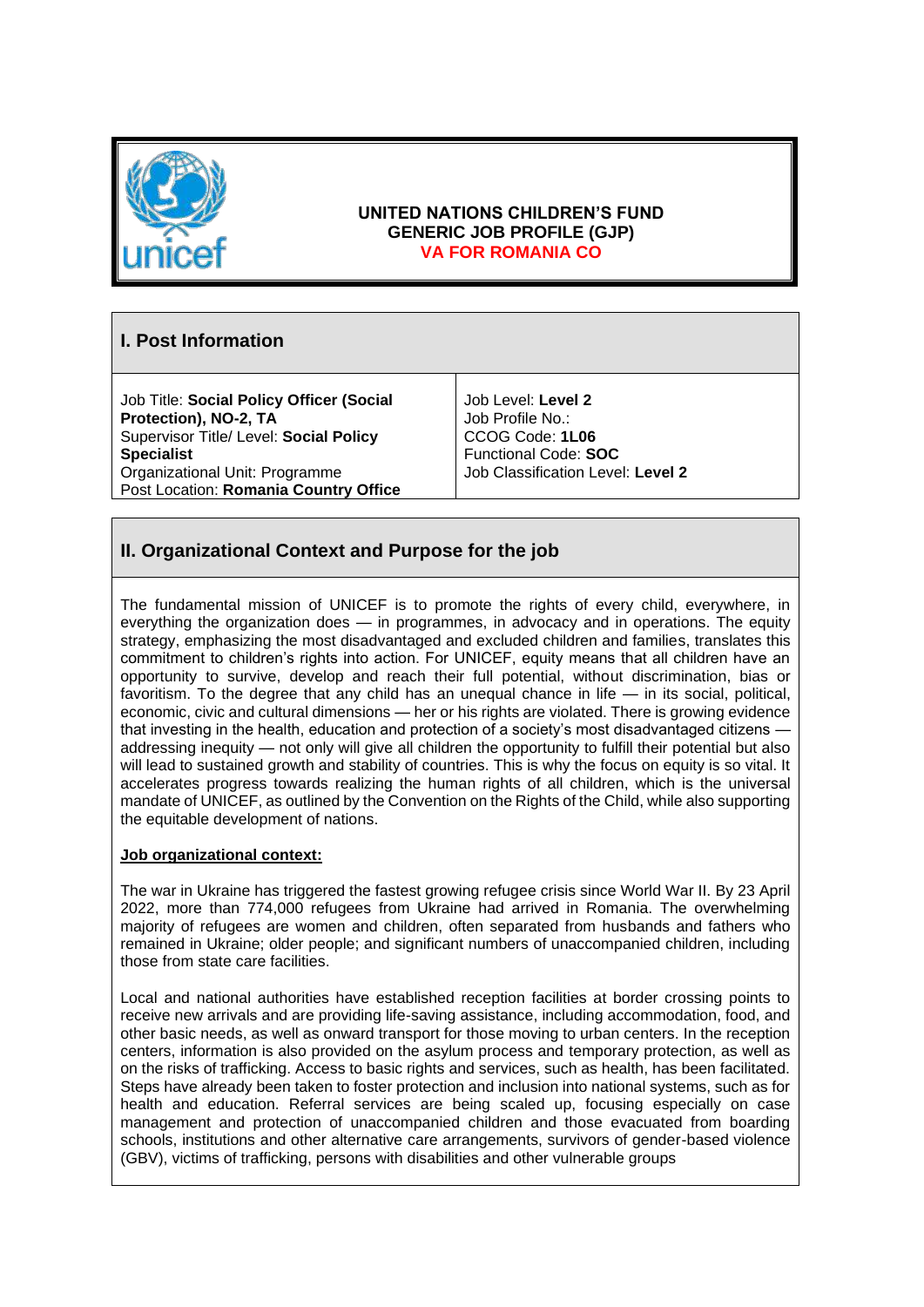UNICEF Romania Country Office is involved in the emergency response by supporting the national government and local partners in delivering assistance and protection services.

#### **Purpose for the job**:

Under the general guidance of the supervisor, the Social Policy officer provides support to the conceptualization of the linkages between refugee crisis and the national social protection system. Provide support the country office in designing and implementing its strategy to assist the Government of Romania to expand its social protection system to include refugees from Ukraine.

He/she is accountable for providing technical support and assistance in all stages of social policy programming and related advocacy from strategic planning and formulation to delivery of concrete and sustainable results. This includes programmes aimed at improving (a) public policies to reduce child poverty; (b) social protection coverage and impact on children; (c) the transparency, adequacy, equity and efficiency of child-focused public investments and financial management; and (d) governance, decentralization and accountability measures to increase public participation and the quality, equity and coverage of social services. This encompasses both direct programme work with government and civil society partners as well as linkages and partnership with teams working on education, health, child protection, water and sanitation, and HIV.

### **III. Key functions, accountabilities and related duties/tasks**

#### **Summary of key functions/accountabilities:**

- **1. Improving data on child poverty & vulnerability for increased use for policy and programme action**
- Supports the collection, analysis and user-friendly presentation of data on multidimensional and monetary child poverty, including strengthening national capacity to collect routinely, report and use data for policy decision-making.
- Provides timely, regular data-driven analysis for effective prioritization, planning, and development; facilitates results-based management for planning, adjusting, and scaling-up specific social policy initiatives to reduce child poverty.
- Analyzes the macroeconomic context and its impact on social development, emerging issues and social policy concerns, as well as implications for children, and proposes and promotes appropriate responses in respect of such issues and concerns, including government resource allocation policies and the effect of social welfare policies on the rights of children

#### **2. Strengthening social protection coverage and impact for children**

- Supports the development of social protection policies, legislation and programmes with attention to increasing coverage of and impact on children, with special attention the most marginalized. Identifies, generates and presents evidence to support this goal in collaboration with partners.
- Supports strengthening of integrated social protection systems, providing technical support to partners to improve the design of cash transfers and child grants and improve linkages with other social protection interventions such as health insurance, public works and social care services as well as complementary services and intervention related to nutrition, health, education, water and sanitation, child protection and HIV.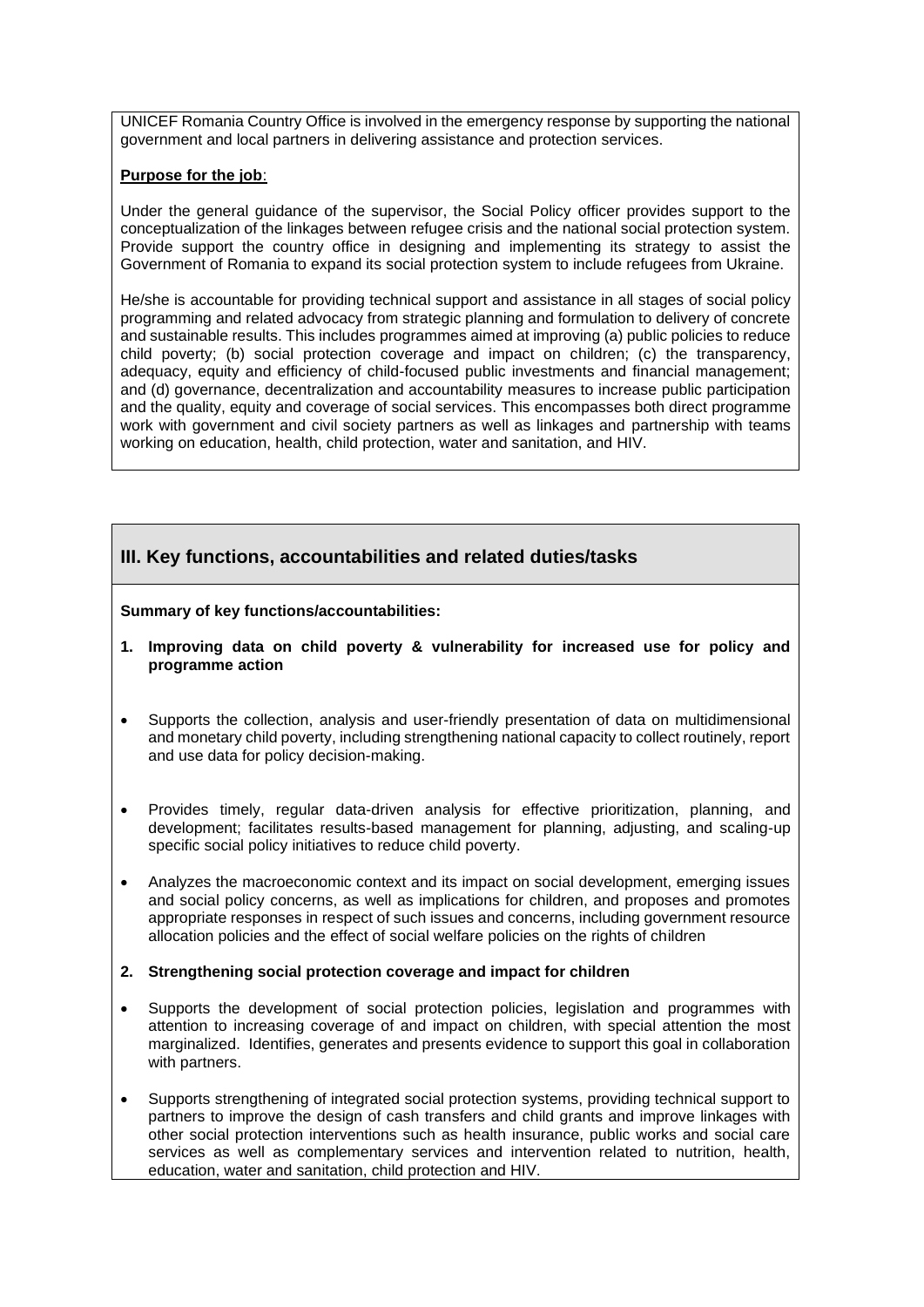- Supports improved monitoring and research around social protection impact on child outcomes, and use of data and research findings for strengthening programme results.
- **3. Improving use of public financial resources for children**
- Undertakes budget analysis to inform UNICEF's advocacy and technical assistance to Ministries of Finance, planning commissions and social sector ministries to improve equitable allocations for essential services for children. Works with sector colleagues to build capacity to undertake costing and cost effectiveness analysis on priority interventions to help inform policy decisions on child-focused investments.
- Supports the identification of policy options for improved domestic financing of child-sensitive social protection interventions.
- Undertakes and builds capacity of partners for improved monitoring and tracking of public expenditure to support transparency, accountability and effective financial flows for essential service delivery, including through support to district level planning, budgeting and public financial management as well as facilitating community participation
- **4. Strengthening capacity of local governments to plan, budget, consult on and monitor child-focused social services.**
- Where national decentralization processes are taking place, collaborates with central and local authorities to improve policies, planning, budgeting, consultation and accountability processes so that decisions and child-focused service delivery more closely respond to the needs of local communities.
- Collaborates with the central and local authorities to strengthen capacity on quality data collection, analysis for policy development, planning, implementation, coordination, monitoring of essential social services, with emphasis on community participation and accountability.

#### **5. UNICEF Programme Management**

- Helps manage and coordinate technical support around child poverty, social protection, public finance and governance ensuring it is well planned, monitored, and implemented in a timely fashion so as to adequately support scale-up and delivery. Ensures risk analysis and risk mitigation are embedded into overall management of the support, in close consultation with UNICEF programme sections, Cooperating Partners, and governments.
- Supports and contributes to effective and efficient planning, management, coordination, monitoring and evaluation of the country programme. Ensures that the social planning project enhances policy dialogue, planning, supervision, technical advice, management, training, research and support; and that the monitoring and evaluation component strengthens monitoring and evaluation of the social sectors and provides support to sectoral and decentralized information systems.

**IV. Impact of Results** (*Please briefly outline how the efficiency and efficacy of the incumbent impacts its office/division and how this in turn improves UNICEF's capacity in achieving its goals)*

The efficient and effective technical support provided to the development and implementation of strategic advocacy and planning & formulation of social policy programmes/projects and the